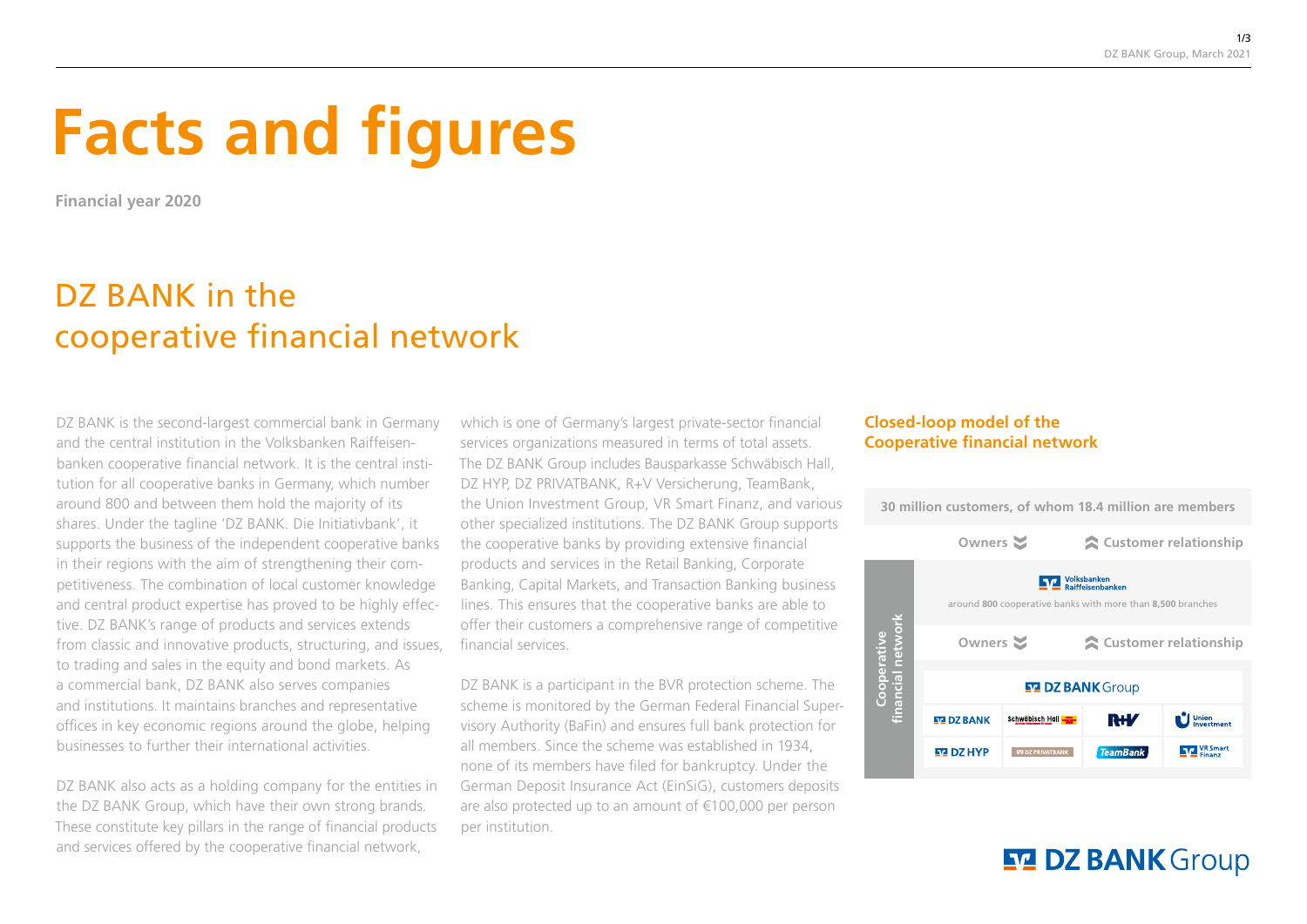### **Financial position**

€ million

| Assets                             | 2020<br><b>Equity and liabilities</b> |                                             | 2020    |
|------------------------------------|---------------------------------------|---------------------------------------------|---------|
| Loans and advances                 |                                       | Deposits from banks                         | 177,852 |
| to banks                           | 103,020                               | Deposits from customers                     | 133,925 |
| Loans and advances<br>to customers | 190,294                               | Debt certificates issued<br>including bonds | 70,500  |
| Financial assets held for trading  | 42,846                                | <b>Financial liabilities</b>                |         |
| Investments                        | 60,232                                | held for trading                            | 50,404  |
| Investments held                   |                                       | Insurance liabilities                       | 111,213 |
| by insurance companies             | 121,668                               | Remaining liabilities                       | 21,520  |
| Remaining assets                   | 76,513                                | Equity                                      | 29,159  |
| <b>Total assets</b>                | 594,573                               | <b>Total equity and liabilities</b>         | 594,573 |

### **Financial performance**

| $\epsilon$ million                                              |          |
|-----------------------------------------------------------------|----------|
|                                                                 | 2020     |
| Net interest income                                             | 2,797    |
| Net fee and commission income                                   | 2,121    |
| Gains and losses<br>on trading activities                       | 552      |
| Gains and losses on investments                                 | 166      |
| Other gains and losses on valuation of<br>financial instruments | $-22$    |
| Net income<br>from insurance business                           | 347      |
| Loss allowances                                                 | $-678$   |
| Administrative expenses                                         | $-4,036$ |
| Other net operating income                                      | 210      |
| <b>Profit before taxes</b>                                      | 1,455    |
| Income taxes                                                    | $-475$   |
| <b>Net profit</b>                                               | 980      |

#### **Long-term ratings**

|                                                                     | 2020                                                 |
|---------------------------------------------------------------------|------------------------------------------------------|
| Standard & Poor's                                                   | AA-                                                  |
| Moody's Investors Service                                           | Aa1                                                  |
| <b>Fitch Ratings</b>                                                | AA-                                                  |
| <b>Common equity</b><br><b>Tier 1 capital ratio</b><br>15.2 percent | <b>Employees</b><br>31,410<br>(average for the year) |
|                                                                     |                                                      |

Consolidated results (IFRS) as at December 31, 2020 (source: DZ BANK)